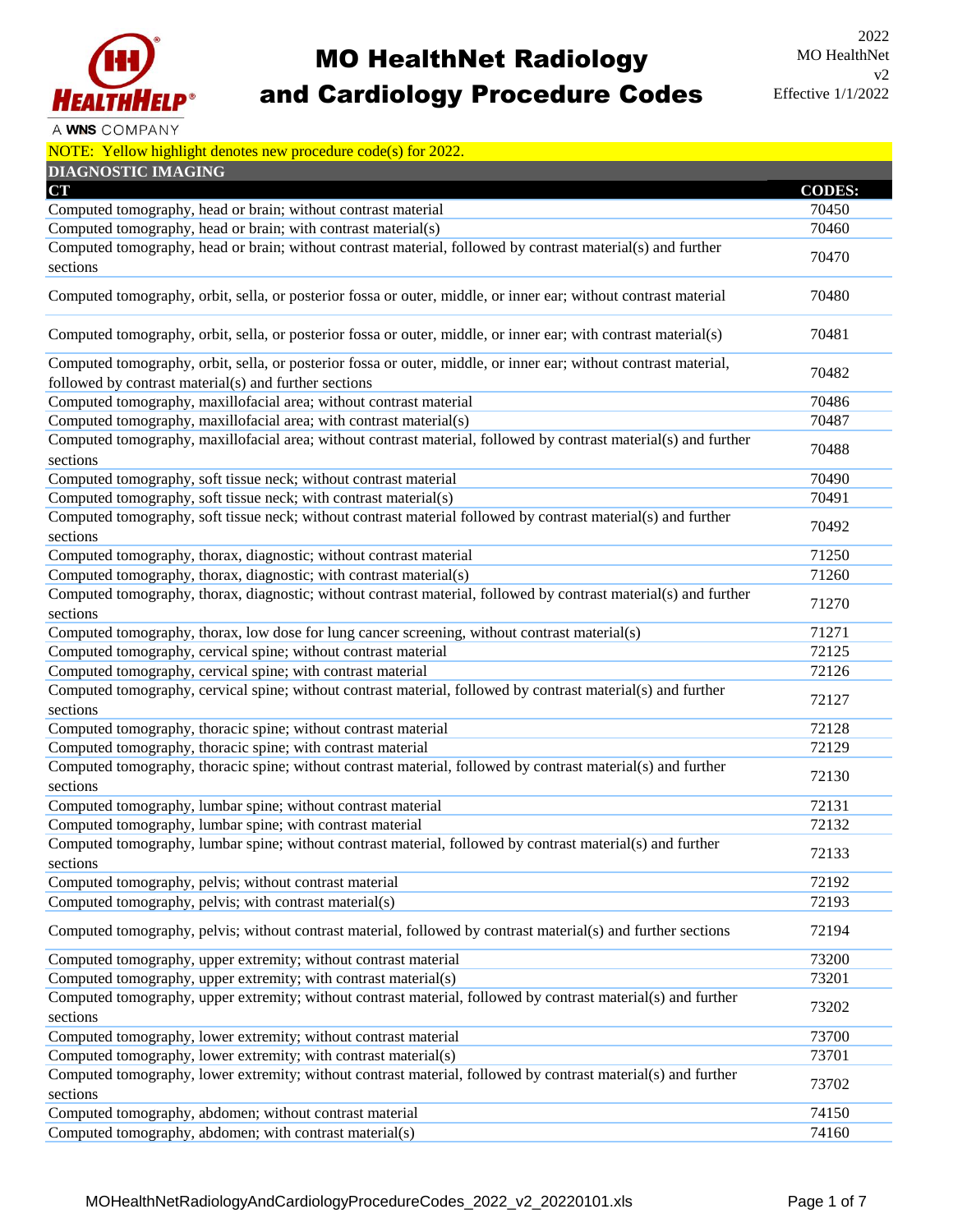| Computed tomography, abdomen; without contrast material, followed by contrast material(s) and further sections | 74170 |
|----------------------------------------------------------------------------------------------------------------|-------|
| Computed tomography, abdomen and pelvis; without contrast material                                             | 74176 |
| Computed tomography, abdomen and pelvis; with contrast material(s)                                             | 74177 |
| Computed tomography, abdomen and pelvis; without contrast material in one or both body regions, followed by    | 74178 |
| contrast material(s) and further sections in one or both body regions                                          |       |
| Computed tomographic (CT) colonography, diagnostic, including image postprocessing; without contrast material  | 74261 |
| Computed tomographic (CT) colonography, diagnostic, including image postprocessing; with contrast material(s)  | 74262 |
| including non-contrast images, if performed                                                                    |       |
| Computed tomographic (CT) colonography, screening, including image postprocessing                              | 74263 |
| Computed tomography, limited or localized follow-up study                                                      | 76380 |

| <b>CTA</b>                                                                                                          | <b>CODES:</b> |  |
|---------------------------------------------------------------------------------------------------------------------|---------------|--|
| Computed tomographic angiography, head, with contrast material(s), including noncontrast images, if performed,      |               |  |
| and image postprocessing                                                                                            | 70496         |  |
| Computed tomographic angiography, neck, with contrast material(s), including noncontrast images, if performed,      | 70498         |  |
| and image postprocessing                                                                                            |               |  |
| Computed tomographic angiography, chest (noncoronary), with contrast material(s), including noncontrast images,     | 71275         |  |
| if performed, and image postprocessing                                                                              |               |  |
| Computed tomographic angiography, pelvis, with contrast material(s), including noncontrast images, if performed,    | 72191         |  |
| and image postprocessing                                                                                            |               |  |
| Computed tomographic angiography, upper extremity, with contrast material(s), including noncontrast images, if      | 73206         |  |
| performed, and image postprocessing                                                                                 |               |  |
| Computed tomographic angiography, lower extremity, with contrast material(s), including noncontrast images, if      | 73706         |  |
| performed, and image postprocessing                                                                                 |               |  |
| Computed tomographic angiography, abdomen and pelvis, with contrast material(s), including noncontrast images,      | 74174         |  |
| if performed, and image postprocessing                                                                              |               |  |
| Computed tomographic angiography, abdomen, with contrast material(s), including noncontrast images, if              | 74175         |  |
| performed, and image postprocessing                                                                                 |               |  |
| Computed tomography, heart, without contrast material, with quantitative evaluation of coronary calcium             | 75571         |  |
| Computed tomography, heart, with contrast material, for evaluation of cardiac structure and morphology (including   |               |  |
| 3D image postprocessing, assessment of cardiac function, and evaluation of venous structures, if performed)         | 75572         |  |
|                                                                                                                     |               |  |
| Computed tomography, heart, with contrast material, for evaluation of cardiac structure and morphology in the       |               |  |
| setting of congenital heart disease (including 3D image postprocessing, assessment of left ventricular [LV] cardiac | 75573         |  |
| function, right ventricular [RV] structure and function and evaluation of vascular structures, if performed)        |               |  |
|                                                                                                                     |               |  |
| Computed tomographic angiography, heart, coronary arteries and bypass grafts (when present), with contrast          |               |  |
| material, including 3D image postprocessing (including evaluation of cardiac structure and morphology,              | 75574         |  |
| assessment of cardiac function, and evaluation of venous structures, if performed)                                  |               |  |
| Computed tomographic angiography, abdominal aorta and bilateral iliofemoral lower extremity runoff, with            | 75635         |  |
| contrast material(s), including noncontrast images, if performed, and image postprocessing                          |               |  |

| <b>MRA</b>                                                                                                                    | <b>CODES:</b> |
|-------------------------------------------------------------------------------------------------------------------------------|---------------|
| Magnetic resonance angiography, head; without contrast material(s)                                                            | 70544         |
| Magnetic resonance angiography, head; with contrast material(s)                                                               | 70545         |
| Magnetic resonance angiography, head; without contrast material(s) followed by contrast material(s) and further<br>sequences  | 70546         |
| Magnetic resonance angiography, neck; without contrast material(s)                                                            | 70547         |
| Magnetic resonance angiography, neck; with contrast material(s)                                                               | 70548         |
| Magnetic resonance angiography, neck; without contrast material(s), followed by contrast material(s) and further<br>sequences | 70549         |
| Magnetic resonance angiography, chest (excluding myocardium), with or without contrast material(s)                            | 71555         |
| Magnetic resonance angiography, spinal canal and contents, with or without contrast material(s)                               | 72159         |
| Magnetic resonance angiography, pelvis, with or without contrast material(s)                                                  | 72198         |
| Magnetic resonance angiography, upper extremity, with or without contrast material(s)                                         | 73225         |
| Magnetic resonance angiography, lower extremity, with or without contrast material(s)                                         | 73725         |
| Magnetic resonance angiography, abdomen, with or without contrast material(s)                                                 | 74185         |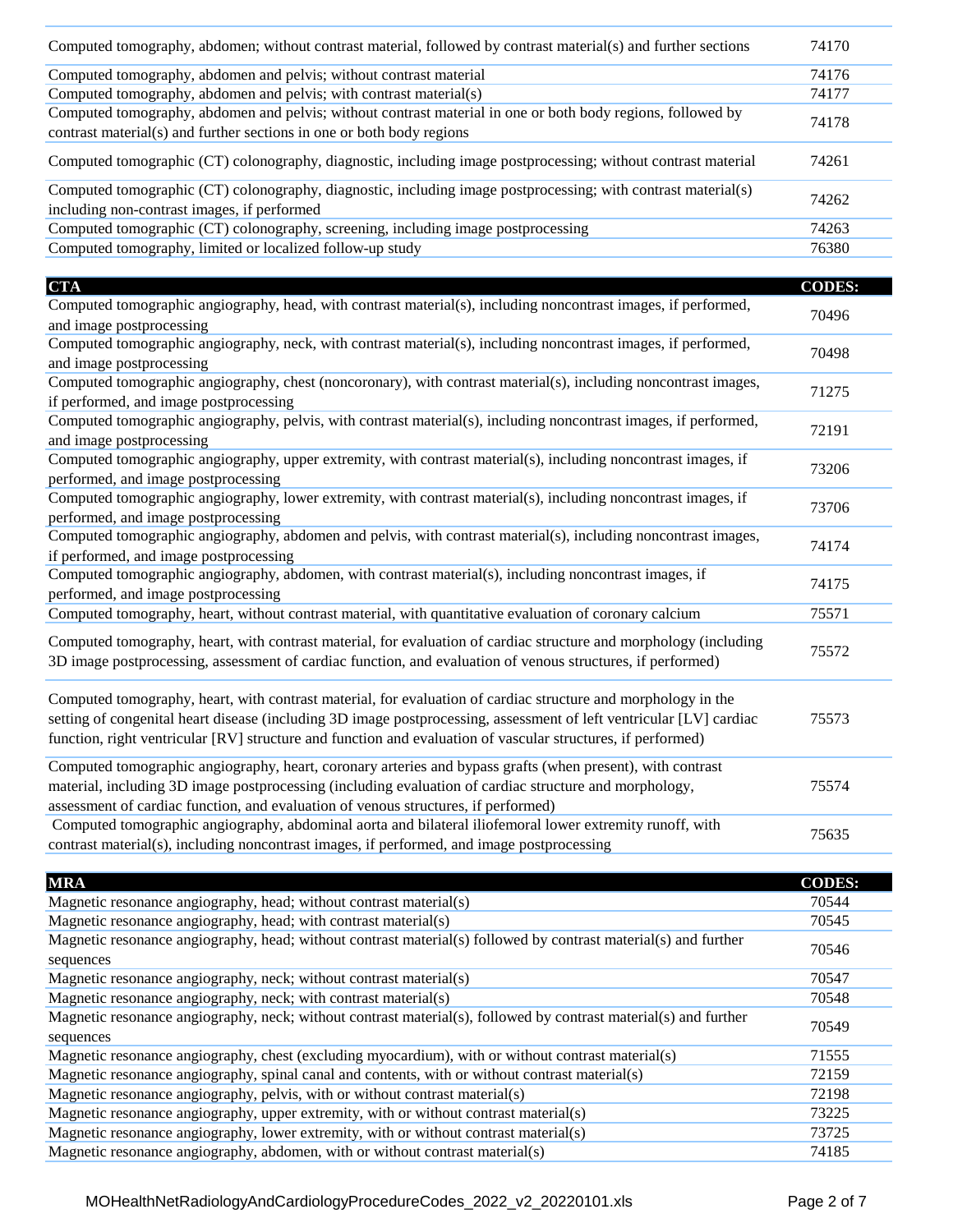| <b>MRI</b>                                                                                                                                                                                                           | <b>CODES:</b> |
|----------------------------------------------------------------------------------------------------------------------------------------------------------------------------------------------------------------------|---------------|
| Magnetic resonance (eg, proton) imaging, temporomandibular joint(s)                                                                                                                                                  | 70336         |
| Magnetic resonance (eg, proton) imaging, orbit, face, and/or neck; without contrast material(s)                                                                                                                      | 70540         |
| Magnetic resonance (eg, proton) imaging, orbit, face, and/or neck; with contrast material(s)                                                                                                                         | 70542         |
| Magnetic resonance (eg, proton) imaging, orbit, face, and/or neck; without contrast material(s), followed by                                                                                                         |               |
| contrast material(s) and further sequences                                                                                                                                                                           | 70543         |
| Magnetic resonance (eg, proton) imaging, brain (including brain stem); without contrast material                                                                                                                     | 70551         |
| Magnetic resonance (eg, proton) imaging, brain (including brain stem); with contrast material                                                                                                                        | 70552         |
| Magnetic resonance (eg, proton) imaging, brain (including brain stem); without contrast material, followed by                                                                                                        |               |
| contrast material(s) and further sequences                                                                                                                                                                           | 70553         |
| Magnetic resonance imaging, brain, functional MRI; including test selection and administration of repetitive body<br>part movement and/or visual stimulation, not requiring physician or psychologist administration | 70554         |
| Magnetic resonance (eg, proton) imaging, chest (eg, for evaluation of hilar and mediastinal lymphadenopathy);<br>without contrast material(s)                                                                        | 71550         |
| Magnetic resonance (eg, proton) imaging, chest (eg, for evaluation of hilar and mediastinal lymphadenopathy);<br>with contrast material(s)                                                                           | 71551         |
| Magnetic resonance (eg, proton) imaging, chest (eg, for evaluation of hilar and mediastinal lymphadenopathy);<br>without contrast material(s), followed by contrast material(s) and further sequences                | 71552         |
| Magnetic resonance (eg, proton) imaging, spinal canal and contents, cervical; without contrast material                                                                                                              | 72141         |
| Magnetic resonance (eg, proton) imaging, spinal canal and contents, cervical; with contrast material(s)                                                                                                              | 72142         |
| Magnetic resonance (eg, proton) imaging, spinal canal and contents, without contrast material, followed by                                                                                                           |               |
| contrast material(s) and further sequences; cervical                                                                                                                                                                 | 72156         |
| Magnetic resonance (eg, proton) imaging, spinal canal and contents, thoracic without contrast material                                                                                                               | 72146         |
| Magnetic resonance (eg, proton) imaging, spinal canal and contents, thoracic with contrast material(s)                                                                                                               | 72147         |
| Magnetic resonance (eg, proton) imaging, spinal canal and contents, without contrast material, followed by<br>contrast material(s) and further sequences; thoracic                                                   | 72157         |
| Magnetic resonance (eg, proton) imaging, spinal canal and contents, lumbar; without contrast material                                                                                                                | 72148         |
| Magnetic resonance (eg, proton) imaging, spinal canal and contents, lumbar; with contrast material(s)                                                                                                                | 72149         |
| Magnetic resonance (eg, proton) imaging, spinal canal and contents, without contrast material, followed by<br>contrast material(s) and further sequences; lumbar                                                     | 72158         |
| Magnetic resonance (eg, proton) imaging, pelvis; without contrast material(s)                                                                                                                                        | 72195         |
| Magnetic resonance (eg, proton) imaging, pelvis; with contrast material(s)                                                                                                                                           | 72196         |
| Magnetic resonance (eg, proton) imaging, pelvis; without contrast material(s), followed by contrast material(s) and<br>further sequences                                                                             | 72197         |
| Magnetic resonance (eg, proton) imaging, upper extremity, other than joint; without contrast material(s)                                                                                                             | 73218         |
| Magnetic resonance (eg, proton) imaging, upper extremity, other than joint; with contrast material(s)                                                                                                                | 73219         |
| Magnetic resonance (eg, proton) imaging, upper extremity, other than joint; without contrast material(s), followed<br>by contrast material(s) and further sequences                                                  | 73220         |
| Magnetic resonance (eg, proton) imaging, any joint of upper extremity; without contrast material(s)                                                                                                                  | 73221         |
| Magnetic resonance (eg, proton) imaging, any joint of upper extremity; with contrast material(s)                                                                                                                     | 73222         |
| Magnetic resonance (eg, proton) imaging, any joint of upper extremity; without contrast material(s), followed by<br>contrast material(s) and further sequences                                                       | 73223         |
| Magnetic resonance (eg, proton) imaging, lower extremity other than joint; without contrast material(s)                                                                                                              | 73718         |
| Magnetic resonance (eg, proton) imaging, lower extremity other than joint; with contrast material(s)                                                                                                                 | 73719         |
| Magnetic resonance (eg, proton) imaging, lower extremity other than joint; without contrast material(s), followed<br>by contrast material(s) and further sequences                                                   | 73720         |
| Magnetic resonance (eg, proton) imaging, any joint of lower extremity; without contrast material                                                                                                                     | 73721         |
| Magnetic resonance (eg, proton) imaging, any joint of lower extremity; with contrast material(s)                                                                                                                     | 73722         |
| Magnetic resonance (eg, proton) imaging, any joint of lower extremity; without contrast material(s), followed by<br>contrast material(s) and further sequences                                                       | 73723         |
| Magnetic resonance (eg, proton) imaging, abdomen; without contrast material(s)                                                                                                                                       | 74181         |
| Magnetic resonance (eg, proton) imaging, abdomen; with contrast material(s)                                                                                                                                          | 74182         |
| Magnetic resonance (eg, proton) imaging, abdomen; without contrast material(s), followed by with contrast<br>material(s) and further sequences                                                                       | 74183         |
| Cardiac magnetic resonance imaging for morphology and function without contrast material;                                                                                                                            | 75557         |
| Cardiac magnetic resonance imaging for morphology and function without contrast material; with stress imaging                                                                                                        | 75559         |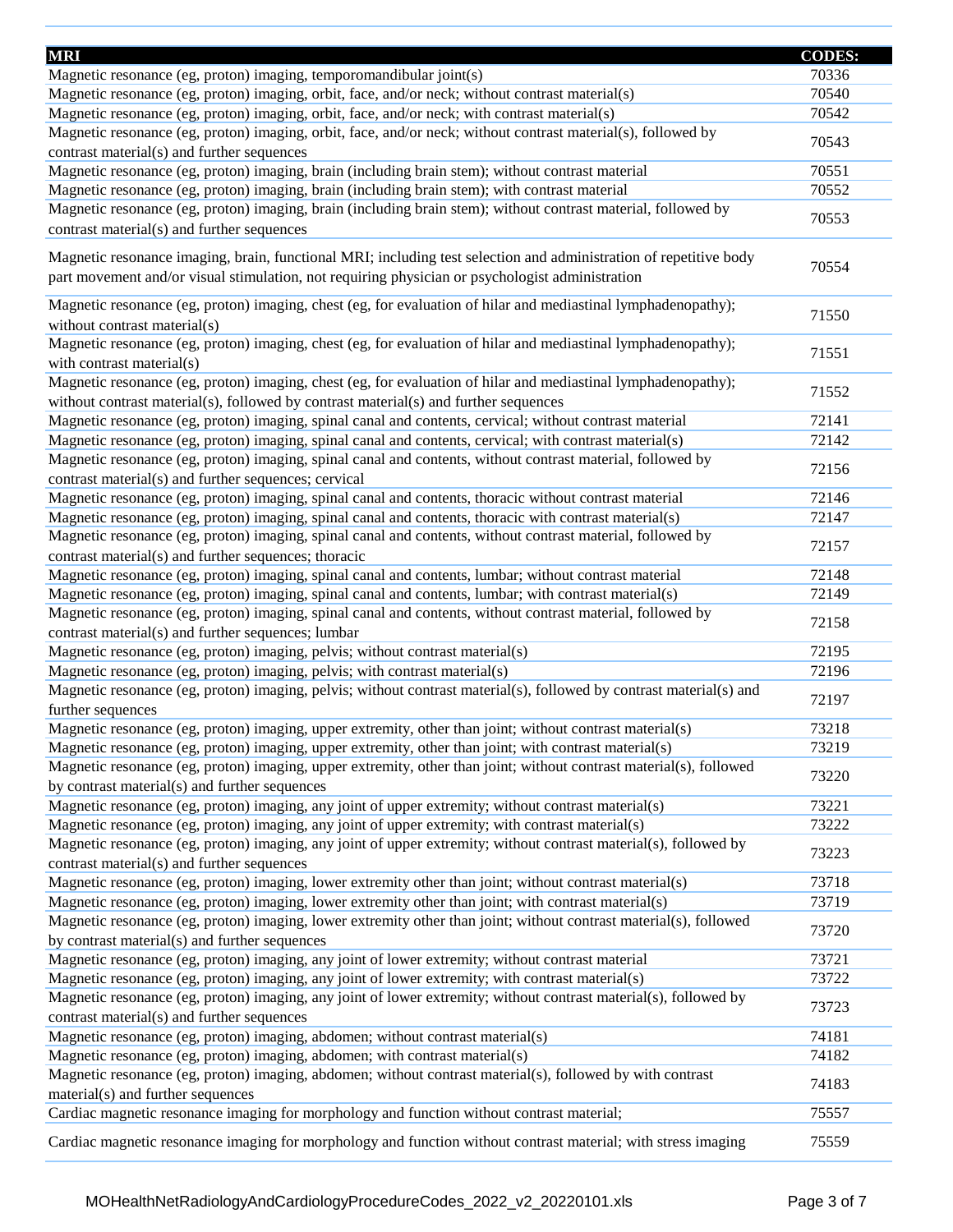| Cardiac magnetic resonance imaging for morphology and function without contrast material(s), followed by<br>contrast material(s) and further sequences;                                                                      | 75561 |
|------------------------------------------------------------------------------------------------------------------------------------------------------------------------------------------------------------------------------|-------|
| Cardiac magnetic resonance imaging for morphology and function without contrast material(s), followed by<br>contrast material(s) and further sequences; with stress imaging                                                  | 75563 |
| Magnetic resonance imaging, breast, without contrast material; unilateral                                                                                                                                                    | 77046 |
| Magnetic resonance imaging, breast, without and with contrast material(s), including computer-aided detection<br>(CAD real-time lesion detection, characterization and pharmacokinetic analysis), when performed; unilateral | 77048 |
| Magnetic resonance imaging, breast, without contrast material; bilateral                                                                                                                                                     | 77047 |
| Magnetic resonance imaging, breast, without and with contrast material(s), including computer-aided detection<br>(CAD real-time lesion detection, characterization and pharmacokinetic analysis), when performed; bilateral  | 77049 |
| Magnetic resonance (eg, proton) imaging, bone marrow blood supply                                                                                                                                                            | 77084 |

| PM                                                                                                                                                                                                                                                                                                                 | <b>CODES:</b> |
|--------------------------------------------------------------------------------------------------------------------------------------------------------------------------------------------------------------------------------------------------------------------------------------------------------------------|---------------|
| Myocardial imaging, positron emission tomography (PET), metabolic evaluation study (including ventricular wall<br>motion(s) and/or ejection fraction(s), when performed, single study;                                                                                                                             | 78459         |
| Myocardial imaging, positron emission tomography (PET), metabolic evaluation study (including ventricular wall<br>motion(s) and/or ejection fraction(s), when performed, single study; with concurrently acquired computed<br>tomography transmission scan                                                         | 78429         |
| Myocardial imaging, positron emission tomography (PET), perfusion study (including ventricular wall motion(S)<br>and/or ejection fraction(s), when performed; single study at rest or stress (exercise or pharmacologic)                                                                                           | 78491         |
| Myocardial imaging, positron emission tomography (PET), perfusion study (including ventricular wall motion(s)<br>and/or ejection fraction(s), when performed; single study, at rest or stress (exercise or pharmacologic), with<br>concurrently acquired computed tomography transmission scan                     | 78430         |
| Myocardial imaging, positron emission tomography (PET), perfusion study (including ventricular wall motion(S)<br>and/or ejection fraction(s), when performed; multiple studies at rest or and stress (exercise or pharmacologic)                                                                                   | 78492         |
| Myocardial imaging, positron emission tomography (PET), perfusion study (including ventricular wall motion(s)<br>and/or ejection fraction(s), when performed; multiple studies, at rest and stress (exercise or pharmacologic), with<br>concurrently acquired computed tomography transmission scan                | 78431         |
| Myocardial imaging, positron emission tomography (PET), combined perfusion with metabolic evaluation study<br>(including ventricular wall motion(s) and/or ejection fraction(s), when performed), dual radiotracer (eg, myocardial<br>viability);                                                                  | 78432         |
| Myocardial imaging, positron emission tomography (PET), combined perfusion with metabolic evaluation study<br>(including ventricular wall motion(s) and/or ejection fraction(s), when performed), dual radiotracer (eg, myocardial<br>viability); with concurrently acquired computed tomography transmission scan | 78433         |
| Brain imaging, positron emission tomography (PET); metabolic evaluation                                                                                                                                                                                                                                            | 78608         |
| Brain imaging, positron emission tomography (PET); perfusion evaluation                                                                                                                                                                                                                                            | 78609         |
| Positron emission tomography (PET) imaging; limited area (eg, chest, head/neck)                                                                                                                                                                                                                                    | 78811         |
| Positron emission tomography (PET) imaging; skull base to mid-thigh                                                                                                                                                                                                                                                | 78812         |
| Positron emission tomography (PET) imaging; whole body                                                                                                                                                                                                                                                             | 78813         |
| Positron emission tomography (PET) with concurrently acquired computed tomography (CT) for attenuation<br>correction and anatomical localization imaging; limited area (eg, chest, head/neck)                                                                                                                      | 78814         |
| Positron emission tomography (PET) with concurrently acquired computed tomography (CT) for attenuation<br>correction and anatomical localization imaging; skull base to mid-thigh                                                                                                                                  | 78815         |
| Positron emission tomography (PET) with concurrently acquired computed tomography (CT) for attenuation<br>correction and anatomical localization imaging; whole body                                                                                                                                               | 78816         |

| <b>CARDIOLOGY</b>                                                                                                                                                                                                                                                                                                                                |               |
|--------------------------------------------------------------------------------------------------------------------------------------------------------------------------------------------------------------------------------------------------------------------------------------------------------------------------------------------------|---------------|
| <b>Cardiac Nuclear Medicine</b>                                                                                                                                                                                                                                                                                                                  | <b>CODES:</b> |
| Myocardial perfusion imaging, tomographic (SPECT) (including attenuation correction, qualitative or quantitative                                                                                                                                                                                                                                 |               |
| wall motion, ejection fraction by first pass or gated technique, additional quantification, when performed); single                                                                                                                                                                                                                              | 78451         |
| study, at rest or stress (exercise or pharmacologic)                                                                                                                                                                                                                                                                                             |               |
| Myocardial perfusion imaging, tomographic (SPECT) (including attenuation correction, qualitative or quantitative<br>wall motion, ejection fraction by first pass or gated technique, additional quantification, when performed); multiple<br>studies, at rest and/or stress (exercise or pharmacologic) and/or redistribution and/or reinjection | 78452         |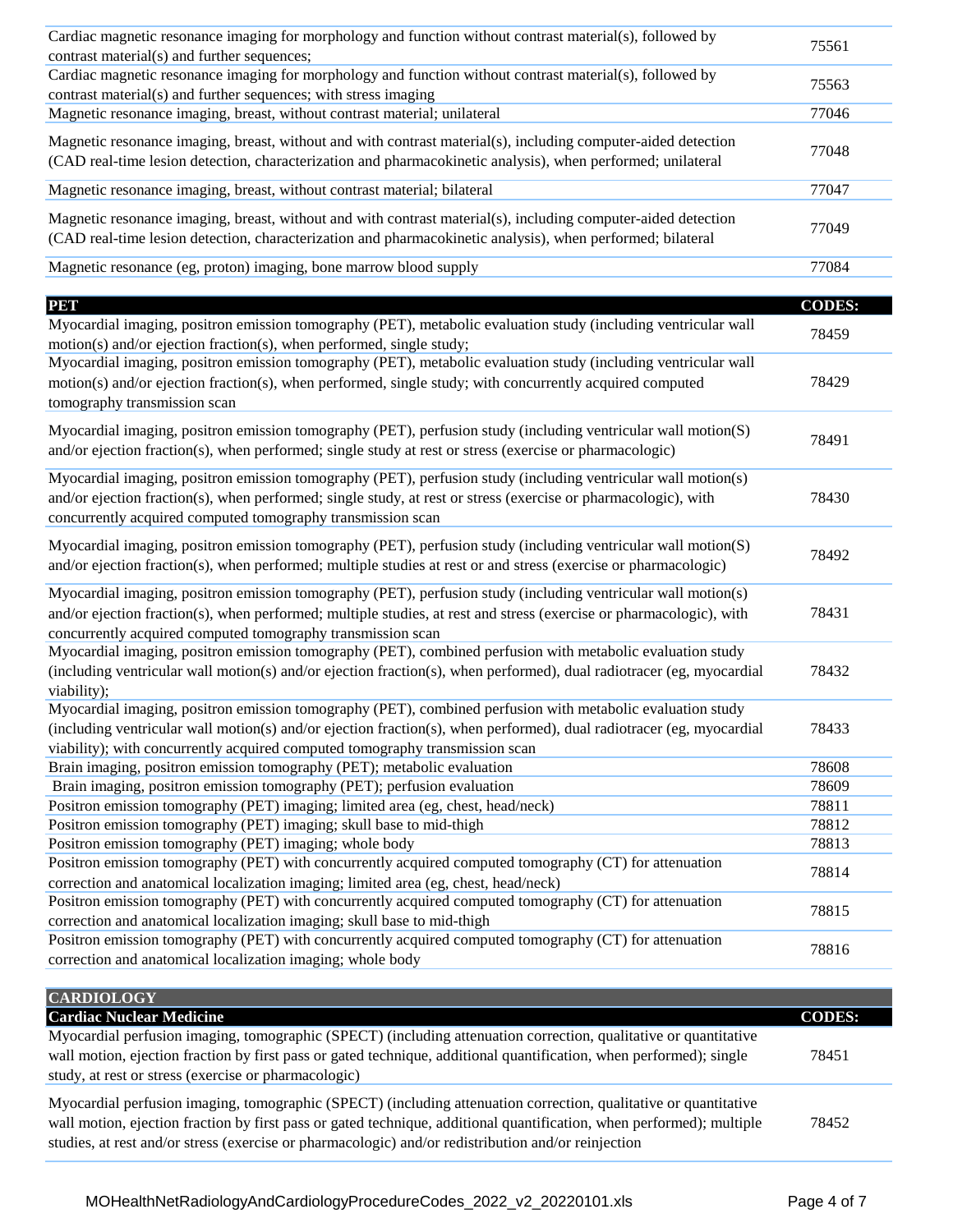| Myocardial perfusion imaging, planar (including qualitative or quantitative wall motion, ejection fraction by first<br>pass or gated technique, additional quantification, when performed); single study, at rest or stress (exercise or<br>pharmacologic) | 78453         |
|------------------------------------------------------------------------------------------------------------------------------------------------------------------------------------------------------------------------------------------------------------|---------------|
| Myocardial perfusion imaging, planar (including qualitative or quantitative wall motion, ejection fraction by first                                                                                                                                        |               |
| pass or gated technique, additional quantification, when performed); multiple studies, at rest and/or stress (exercise<br>or pharmacologic) and/or redistribution and/or reinjection                                                                       | 78454         |
| Myocardial imaging, infarct avid, planar; qualitative or quantitative                                                                                                                                                                                      | 78466         |
| Myocardial imaging, infarct avid, planar; with ejection fraction by first pass technique                                                                                                                                                                   | 78468         |
| Myocardial imaging, infarct avid, planar; tomographic SPECT with or without quantification                                                                                                                                                                 | 78469         |
|                                                                                                                                                                                                                                                            |               |
| Cardiac blood pool imaging, gated equilibrium; planar, single study at rest or stress (exercise and/or<br>pharmacologic), wall motion study plus ejection fraction, with or without additional quantitative processing                                     | 78472         |
| Cardiac blood pool imaging, gated equilibrium; multiple studies, wall motion study plus ejection fraction, at rest<br>and stress (exercise and/or pharmacologic), with or without additional quantification                                                | 78473         |
| Cardiac blood pool imaging (planar), first pass technique; single study, at rest or with stress (exercise and/or                                                                                                                                           | 78481         |
| pharmacologic), wall motion study plus ejection fraction, with or without quantification                                                                                                                                                                   |               |
| Cardiac blood pool imaging (planar), first pass technique; multiple studies, at rest and with stress (exercise and/or                                                                                                                                      |               |
| pharmacologic), wall motion study plus ejection fraction, with or without quantification                                                                                                                                                                   | 78483         |
| Cardiac blood pool imaging, gated equilibrium, SPECT, at rest, wall motion study plus ejection fraction, with or<br>without quantitative processing                                                                                                        | 78494         |
|                                                                                                                                                                                                                                                            |               |
| <b>Cardiac Catheterization</b>                                                                                                                                                                                                                             | <b>CODES:</b> |
|                                                                                                                                                                                                                                                            |               |
| Right heart catheterization including measurement(s) of oxygen saturation and cardiac output, when performed                                                                                                                                               | 93451         |
| Left heart catheterization including intraprocedural injection(s) for left ventriculography, imaging supervision and                                                                                                                                       |               |
| interpretation, when performed                                                                                                                                                                                                                             | 93452         |
| Combined right and left heart catheterization including intraprocedural injection(s) for left ventriculography,                                                                                                                                            |               |
| imaging supervision and interpretation, when performed                                                                                                                                                                                                     | 93453         |
| Catheter placement in coronary artery(s) for coronary angiography, including intraprocedural injection(s) for                                                                                                                                              |               |
| coronary angiography, imaging supervision and interpretation;                                                                                                                                                                                              | 93454         |
|                                                                                                                                                                                                                                                            |               |
| Catheter placement in coronary artery(s) for coronary angiography, including intraprocedural injection(s) for                                                                                                                                              |               |
| coronary angiography, imaging supervision and interpretation; with catheter placement(s) in bypass graft(s)                                                                                                                                                |               |
| (internal mammary, free arterial venous grafts) including intraprocedural injection(s) for bypass graft angiography                                                                                                                                        | 93455         |
| Catheter placement in coronary artery(s) for coronary angiography, including intraprocedural injection(s) for                                                                                                                                              |               |
| coronary angiography, imaging supervision and interpretation; with right heart catheterization                                                                                                                                                             | 93456         |
| Catheter placement in coronary artery(s) for coronary angiography, including intraprocedural injection(s) for                                                                                                                                              |               |
| coronary angiography, imaging supervision and interpretation; with catheter placement(s) in bypass graft(s)                                                                                                                                                |               |
| (internal mammary, free arterial, venous grafts) including intraprocedural injection(s) for bypass graft angiography                                                                                                                                       |               |
| and right heart catheterization                                                                                                                                                                                                                            | 93457         |
| Catheter placement in coronary artery(s) for coronary angiography, including intraprocedural injection(s) for                                                                                                                                              |               |
| coronary angiography, imaging supervision and interpretation; with left heart catheterization including                                                                                                                                                    |               |
| intraprocedural injection(s) for left ventriculography, when performed                                                                                                                                                                                     | 93458         |
| Catheter placement in coronary artery(s) for coronary angiography, including intraprocedural injection(s) for                                                                                                                                              |               |
| coronary angiography, imaging supervision and interpretation; with left heart catheterization including                                                                                                                                                    |               |
| intraprocedural injection(s) for left ventriculography, when performed, catheter placement(s) in bypass graft(s)                                                                                                                                           |               |
| (internal mammary, free arterial, venous grafts) with bypass graft angiography                                                                                                                                                                             | 93459         |
| Catheter placement in coronary artery(s) for coronary angiography, including intraprocedural injection(s) for                                                                                                                                              |               |
| coronary angiography, imaging supervision and interpretation; with right and left heart catheterization including                                                                                                                                          |               |
|                                                                                                                                                                                                                                                            |               |
| intraprocedural injection(s) for left ventriculography, when performed<br>Catheter placement in coronary artery(s) for coronary angiography, including intraprocedural injection(s) for                                                                    | 93460         |
| coronary angiography, imaging supervision and interpretation; with right and left heart catheterization including                                                                                                                                          |               |
|                                                                                                                                                                                                                                                            |               |
| intraprocedural injection(s) for left ventriculography, when performed, catheter placement(s) in bypass graft(s)                                                                                                                                           |               |
| (internal mammary, free arterial, venous grafts) with bypass graft angiography                                                                                                                                                                             | 93461         |
| Right heart catheterization for congenital heart defect(s) including imaging guidance by the proceduralist to                                                                                                                                              | 93593         |
| advance the catheter to the target zone; normal native connections                                                                                                                                                                                         |               |
| Right heart catheterization for congenital heart defect(s) including imaging guidance by the proceduralist to<br>advance the catheter to the target zone; abnormal native connections                                                                      | 93594         |
|                                                                                                                                                                                                                                                            |               |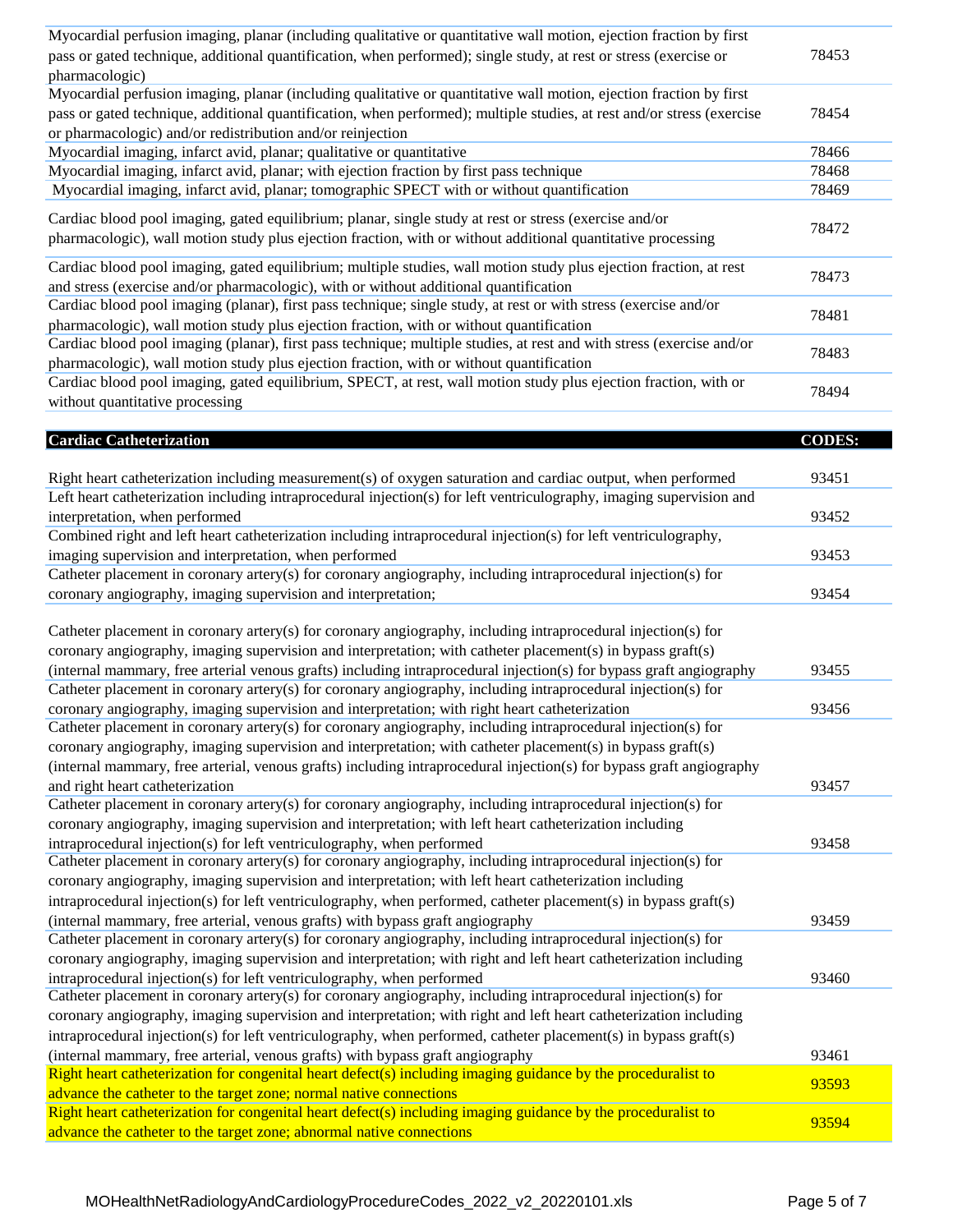| Left heart catheterization for congenital heart defect(s) including imaging guidance by the proceduralist to advance<br>the catheter to the target zone, normal or abnormal native connections  | 93595 |
|-------------------------------------------------------------------------------------------------------------------------------------------------------------------------------------------------|-------|
| Right and left heart catheterization for congenital heart defect(s) including imaging guidance by the proceduralist<br>to advance the catheter to the target zone(s); normal native connections | 93596 |
| Right and left heart catheterization for congenital heart defect(s) including imaging guidance by the proceduralist                                                                             | 93597 |
| to advance the catheter to the target zone $(s)$ ; abnormal native connections                                                                                                                  |       |

| <b>Cardiac Devices - Pacemakers</b>                                                                                                                                                                                                                | <b>CODES:</b> |
|----------------------------------------------------------------------------------------------------------------------------------------------------------------------------------------------------------------------------------------------------|---------------|
| Insertion or replacement of permanent pacemaker with transvenous electrode(s); atrial                                                                                                                                                              | 33206         |
| Insertion or replacement of permanent pacemaker with transvenous electrode(s); ventricular                                                                                                                                                         | 33207         |
| Insertion or replacement of permanent pacemaker with transvenous electrode(s); atrial and ventricular                                                                                                                                              | 33208         |
| Insertion or replacement of temporary transvenous single chamber cardiac electrode or pacemaker catheter<br>(separate procedure)                                                                                                                   | 33210         |
| Insertion or replacement of temporary transvenous dual chamber pacing electrodes (separate procedure)                                                                                                                                              | 33211         |
| Insertion or replacement of pacemaker pulse generator only; single chamber, atrial or ventricular                                                                                                                                                  | 33212         |
| Insertion or replacement of pacemaker pulse generator only; dual chamber                                                                                                                                                                           | 33213         |
| Upgrade of implanted pacemaker system, conversion of single chamber system to dual chamber system (includes<br>removal of previously placed pulse generator, testing of existing lead, insertion of new lead, insertion of new pulse<br>generator) | 33214         |
| Removal of permanent pacemaker pulse generator with replacement of pacemaker pulse generator; single lead<br>system                                                                                                                                | 33227         |
| Removal of permanent pacemaker pulse generator with replacement of pacemaker pulse generator; dual lead<br>system                                                                                                                                  | 33228         |
| Removal of permanent pacemaker pulse generator                                                                                                                                                                                                     | 33233         |
| Removal of transvenous pacemaker electrode(s); single lead system, atrial or ventricular                                                                                                                                                           | 33234         |
| Removal of transvenous pacemaker electrode(s); dual lead system                                                                                                                                                                                    | 33235         |
|                                                                                                                                                                                                                                                    |               |

| Cardiac Devices - Automatic Implantable Cardioverter Defibrillator (AICD)                                           | <b>CODES:</b> |
|---------------------------------------------------------------------------------------------------------------------|---------------|
| Insertion of a single transvenous electrode, permanent pacemaker or implantable defibrillator                       | 33216         |
| Insertion of 2 transvenous electrodes, permanent pacemaker or implantable defibrillator                             | 33217         |
| Insertion of pacing implantable defibrillator pulse generator only; with existing dual leads                        | 33230         |
| Insertion of implantable defibrillator pulse generator only; with existing single lead                              | 33240         |
| Removal of implantable defibrillator pulse generator only                                                           | 33241         |
| Removal of single or dual chamber implantable defibrillator electrode(s); by transvenous extraction                 | 33244         |
| Insertion or replacement of permanent implantable defibrillator system with transvenous lead(s), single or dual     | 33249         |
| chamber                                                                                                             |               |
| Removal of implantable defibrillator pulse generator with replacement of implantable defibrillator pulse generator; | 33262         |
| single lead system                                                                                                  |               |
| Removal of implantable defibrillator pulse generator with replacement of implantable defibrillator pulse generator; | 33263         |
| dual lead system                                                                                                    |               |

| Cardiac Devices - Cardiac Resynchronization Therapy - Pacemaker (CRT-P)                                               | <b>CODES:</b> |
|-----------------------------------------------------------------------------------------------------------------------|---------------|
| Insertion or replacement of permanent pacemaker with transvenous electrode(s); ventricular                            | 33207         |
| Insertion or replacement of permanent pacemaker with transvenous electrode(s); atrial and ventricular                 | 33208         |
| Insertion or replacement of pacemaker pulse generator only; dual chamber                                              | 33213         |
| Upgrade of implanted pacemaker system, conversion of single chamber system to dual chamber system (includes           |               |
| removal of previously placed pulse generator, testing of existing lead, insertion of new lead, insertion of new pulse | 33214         |
| generator)                                                                                                            |               |
| Insertion of pacemaker pulse generator only; with existing multiple leads                                             | 33221         |
| Insertion of pacing electrode, cardiac venous system, for left ventricular pacing, with attachment to previously      |               |
| placed pacemaker or implantable defibrillator pulse generator (including revision of pocket, removal, insertion,      | 33224         |
| and/or replacement of existing generator)                                                                             |               |
| Removal of permanent pacemaker pulse generator with replacement of pacemaker pulse generator; multiple lead           | 33229         |
| system                                                                                                                |               |
| Removal of permanent pacemaker pulse generator                                                                        | 33233         |
| Removal of transvenous pacemaker electrode(s); single lead system, atrial or ventricular                              | 33234         |
|                                                                                                                       |               |